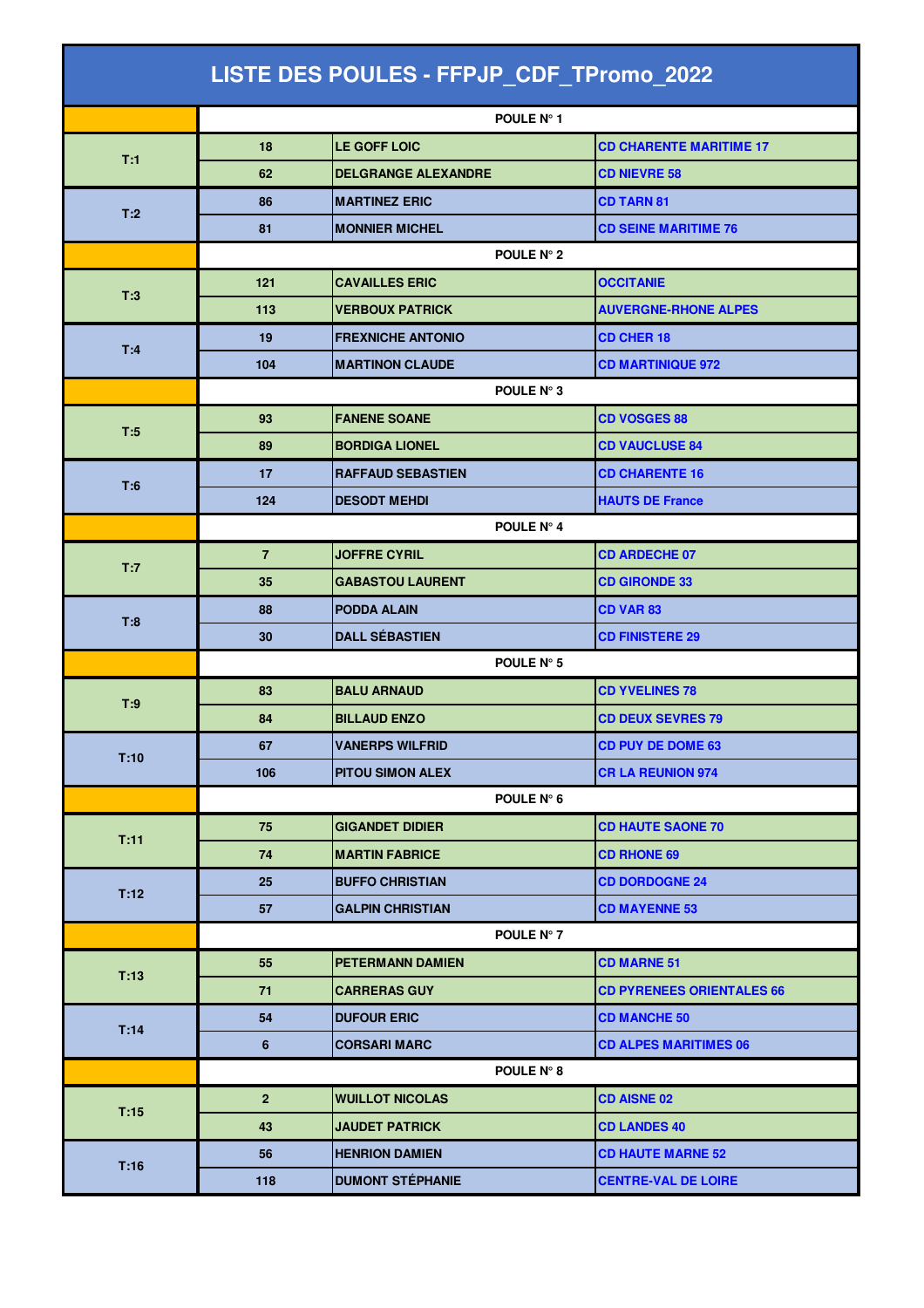| LISTE DES POULES - FFPJP_CDF_TPromo_2022 |             |                              |                                   |  |  |
|------------------------------------------|-------------|------------------------------|-----------------------------------|--|--|
|                                          |             | POULE N° 9                   |                                   |  |  |
|                                          | 20          | <b>TOMAKIN HAKI</b>          | <b>CD CORREZE 19</b>              |  |  |
| T:17                                     | 38          | <b>BAILLARGEAT GUILLAUME</b> | <b>CD INDRE 36</b>                |  |  |
| T:18                                     | 101         | <b>BIANCARELLI JOHAN</b>     | <b>CD CORSE DU SUD 2A</b>         |  |  |
|                                          | 72          | <b>SCHLEPP OLIVIER</b>       | <b>CD BAS-RHIN 67</b>             |  |  |
|                                          | POULE N° 10 |                              |                                   |  |  |
| T:19                                     | 63          | <b>GERVAIS VINCENT</b>       | <b>CD NORD 59</b>                 |  |  |
|                                          | 70          | <b>CRESCENT GUY</b>          | <b>CD HAUTES PYRENEES 65</b>      |  |  |
| T:20                                     | 22          | <b>MAILLARD ALAIN</b>        | <b>CD COTE D'OR 21</b>            |  |  |
|                                          | 3           | <b>GONDARD SÉBASTIEN</b>     | <b>CD ALLIER 03</b>               |  |  |
|                                          | POULE N° 11 |                              |                                   |  |  |
| T:21                                     | 94          | <b>GOBILLOT LAURENT</b>      | <b>CD YONNE 89</b>                |  |  |
|                                          | 60          | <b>RIO RÉGIS</b>             | <b>CD MORBIHAN 56</b>             |  |  |
| T:22                                     | 10          | <b>CAMPANA SERGE</b>         | <b>CD ARIEGE 09</b>               |  |  |
|                                          | 107         | <b>VILLEMAIN YOANN</b>       | <b>GRAND EST</b>                  |  |  |
|                                          | POULE N° 12 |                              |                                   |  |  |
| T:23                                     | 45          | <b>DOS SANTOS ANTONIO</b>    | <b>CD LOIRE 42</b>                |  |  |
|                                          | 122         | <b>SIERRA ROMAIN</b>         | <b>OCCITANIE</b>                  |  |  |
| T:24                                     | 127         | <b>BALDACINI GUILLAUME</b>   | <b>PROVENCE ALPES COTE D'AZUR</b> |  |  |
|                                          | 103         | <b>GOVINDIN GANESHA</b>      | <b>CD GUADELOUPE 971</b>          |  |  |
|                                          | POULE N° 13 |                              |                                   |  |  |
| T:25                                     | 79          | <b>DAZZINI GILLES</b>        | <b>CD HAUTE SAVOIE 74</b>         |  |  |
|                                          | 96          | <b>LEVEAU YOHANN</b>         | <b>CD ESSONNE 91</b>              |  |  |
| T:26                                     | 66          | MAKOWSKI TEDDY               | <b>CD PAS DE CALAIS 62</b>        |  |  |
|                                          | 110         | <b>JALLAT JULIEN</b>         | <b>NOUVELLE AQUITAINE</b>         |  |  |
|                                          | POULE N° 14 |                              |                                   |  |  |
| T:27                                     | 77          | <b>POTTIER ANTOINE</b>       | <b>CD SARTHE 72</b>               |  |  |
|                                          | 82          | <b>BONNARD MARCEL</b>        | <b>CD SEINE ET MARNE 77</b>       |  |  |
| T:28                                     | 91          | <b>ZIEGLER THIERRY</b>       | <b>CD VIENNE 86</b>               |  |  |
|                                          | 27          | <b>POUTOUS BENJAMIN</b>      | <b>CD DROME 26</b>                |  |  |
|                                          |             | POULE $N^{\circ}$ 15         |                                   |  |  |
| T:29                                     | 34          | <b>GIAVARINI JEROME</b>      | <b>CD GERS 32</b>                 |  |  |
|                                          | 53          | <b>GREFFIER MANUEL</b>       | <b>CD MAINE ET LOIRE 49</b>       |  |  |
| T:30                                     | 98          | <b>JAVANEAU DIDIER</b>       | <b>CD SEINE ST DENIS 93</b>       |  |  |
|                                          | 16          | <b>DEFLISQUE DAVID</b>       | <b>CD CANTAL 15</b>               |  |  |
|                                          |             | POULE N° 16                  |                                   |  |  |
| T:31                                     | 37          | <b>HALE JÉRÉMY</b>           | <b>CD ILLE ET VILAINE 35</b>      |  |  |
|                                          | 24          | <b>BONNAUD PHILIPPE</b>      | <b>CD CREUSE 23</b>               |  |  |
| T:32                                     | 73          | <b>BEGUE PIERRE ANTOINE</b>  | <b>CD HAUT-RHIN 68</b>            |  |  |
|                                          | 99          | <b>BALLUT FABIEN</b>         | <b>CD VAL DE MARNE 94</b>         |  |  |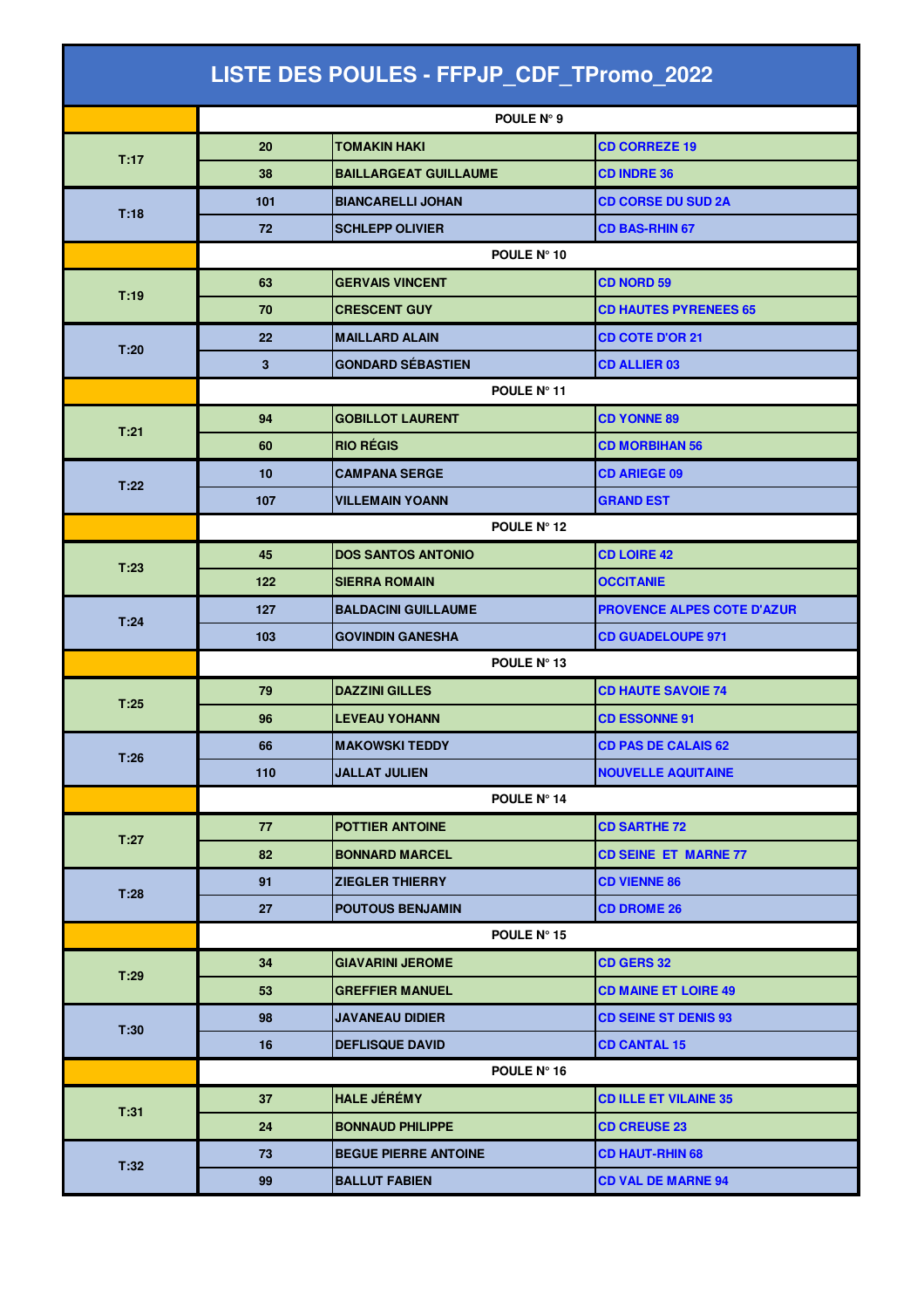| LISTE DES POULES - FFPJP_CDF_TPromo_2022 |                    |                              |                                   |  |
|------------------------------------------|--------------------|------------------------------|-----------------------------------|--|
|                                          |                    | POULE Nº 17                  |                                   |  |
| T:33                                     | 120                | <b>ALVAREZ LAURENT</b>       | <b>ILE DE FRANCE</b>              |  |
|                                          | 46                 | <b>GRAIL ROGER</b>           | <b>CD HAUTE LOIRE 43</b>          |  |
|                                          | 69                 | <b>LEFFLER CLAUDE</b>        | <b>CD PYRENEES ATLANTIQUES 64</b> |  |
| T:34                                     | 23                 | <b>BLIN CHRISTOPHE</b>       | <b>CD COTES D'ARMOR 22</b>        |  |
|                                          | <b>POULE N° 18</b> |                              |                                   |  |
| T:35                                     | 97                 | <b>PERIN FRANCK</b>          | <b>CD HAUTS DE SEINE 92</b>       |  |
|                                          | 115                | <b>FOYET JULIEN</b>          | <b>BOURGOGNE- FRANCHE COMTE</b>   |  |
| T:36                                     | 85                 | <b>COLSON JOEL</b>           | <b>CD SOMME 80</b>                |  |
|                                          | 21                 | <b>COUDERC ARNAUD</b>        | <b>CD CORREZE 19</b>              |  |
|                                          | POULE N° 19        |                              |                                   |  |
| T:37                                     | 87                 | <b>GARDELLE RÉGIS</b>        | <b>CD TARN ET GARONNE 82</b>      |  |
|                                          | 111                | <b>BETTO DIDIER</b>          | <b>NOUVELLE AQUITAINE</b>         |  |
| T:38                                     | 95                 | <b>CHRETIEN GUY</b>          | <b>CD TERRITOIRE BELFORT 90</b>   |  |
|                                          | 119                | <b>BORELLI PASQUIN</b>       | <b>CORSE</b>                      |  |
|                                          | POULE N° 20        |                              |                                   |  |
| T:39                                     | 65                 | <b>REGNAULT JONATHAN</b>     | CD ORNE 61                        |  |
|                                          | 40                 | <b>TAORMINA FRANCK</b>       | <b>CD ISERE 38</b>                |  |
| T:40                                     | 80                 | <b>HUENTZ SÉBASTIEN</b>      | <b>CD COMITE DE PARIS 75</b>      |  |
|                                          | 9                  | <b>GERMA LUC</b>             | <b>CD ARIEGE 09</b>               |  |
|                                          | POULE N° 21        |                              |                                   |  |
| T:41                                     | 123                | <b>COLMONT BENJAMIN</b>      | <b>HAUTS DE France</b>            |  |
|                                          | 42                 | <b>VACHERET YOHAN</b>        | <b>CD JURA 39</b>                 |  |
| T:42                                     | 52                 | <b>GRAND RÉMI</b>            | <b>CD LOZERE 48</b>               |  |
|                                          | 114                | <b>PLANTIER FLORENT</b>      | <b>AUVERGNE-RHONE ALPES</b>       |  |
|                                          | POULE N° 22        |                              |                                   |  |
| T:43                                     | 5 <sup>5</sup>     | <b>FORTUNE JULIEN</b>        | <b>CD HAUTES ALPES 05</b>         |  |
|                                          | 125                | <b>MEPLOND PHILIPPE</b>      | <b>NORMANDIE</b>                  |  |
| T:44                                     | 112                | <b>SEUZARET STÉPHANE</b>     | <b>AUVERGNE-RHONE ALPES</b>       |  |
|                                          | 68                 | <b>HOSTENDIE PATRICK</b>     | <b>CD PYRENEES ATLANTIQUES 64</b> |  |
|                                          |                    | POULE N° 23                  |                                   |  |
| T:45                                     | 39                 | <b>PLAIS ALEXIS</b>          | <b>CD INDRE ET LOIRE 37</b>       |  |
|                                          | 15                 | <b>INGER JEAN MICHEL</b>     | <b>CD CALVADOS 14</b>             |  |
| T:46                                     | 109                | <b>CHATAIGNOUX ALEXANDRE</b> | <b>NOUVELLE AQUITAINE</b>         |  |
|                                          | 59                 | <b>PAQUIN SÉBASTIEN</b>      | <b>CD MEUSE 55</b>                |  |
|                                          |                    | POULE N° 24                  |                                   |  |
| T:47                                     | 128                | <b>ALBERTI DAVID</b>         | <b>PROVENCE ALPES COTE D'AZUR</b> |  |
|                                          | 8                  | <b>WILLEMET JESSY</b>        | <b>CD ARDENNES 08</b>             |  |
| T:48                                     | 13                 | <b>FAU GAETAN</b>            | <b>CD AVEYRON 12</b>              |  |
|                                          | 102                | <b>POLETTI ROGER</b>         | <b>CD HAUTE CORSE 2B</b>          |  |